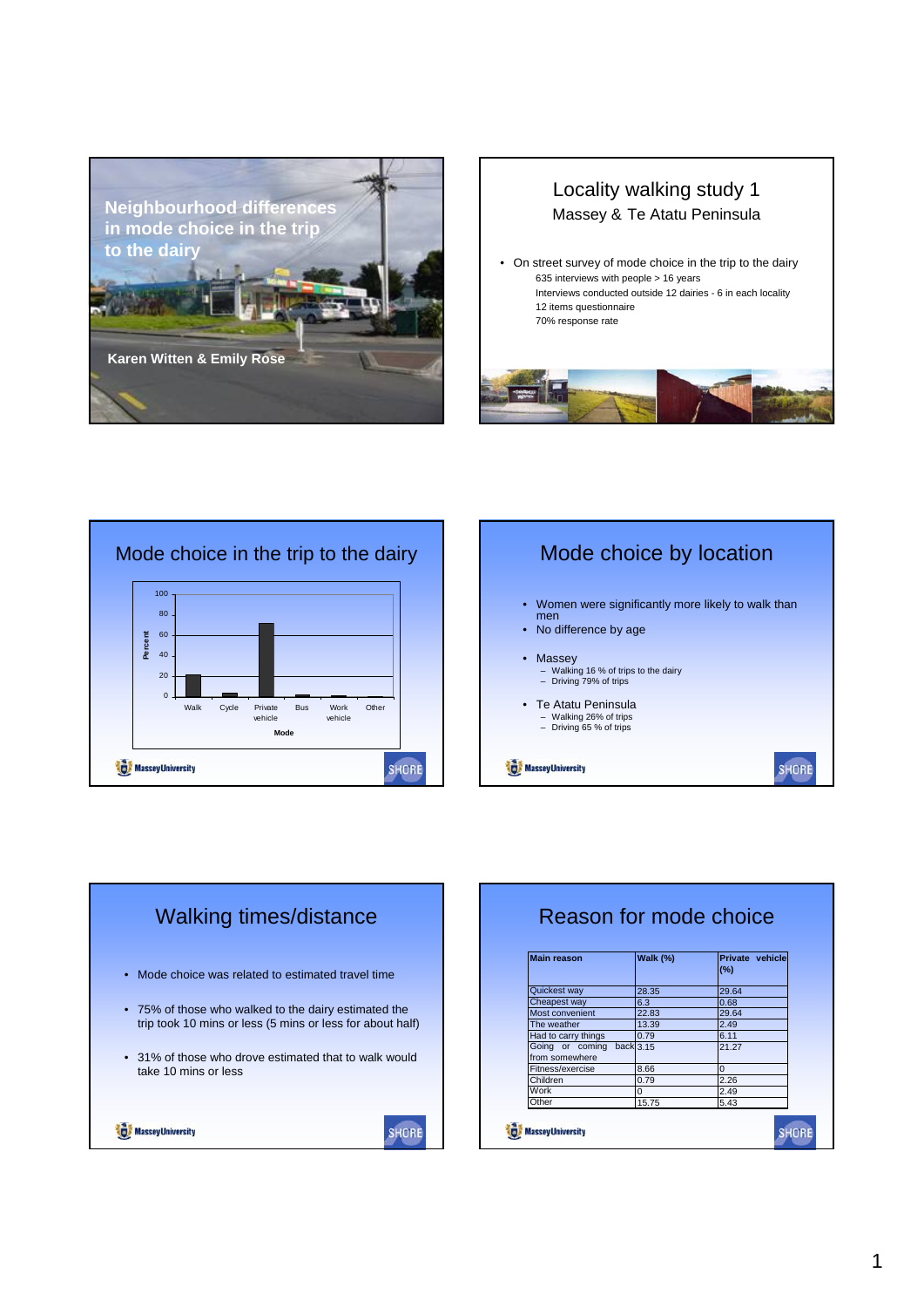



**This could look like anywhere in the Waitakeres but it is not, you don't have to drive to get that feeling you are out of Auckland** *Te Atatu Peninsula*



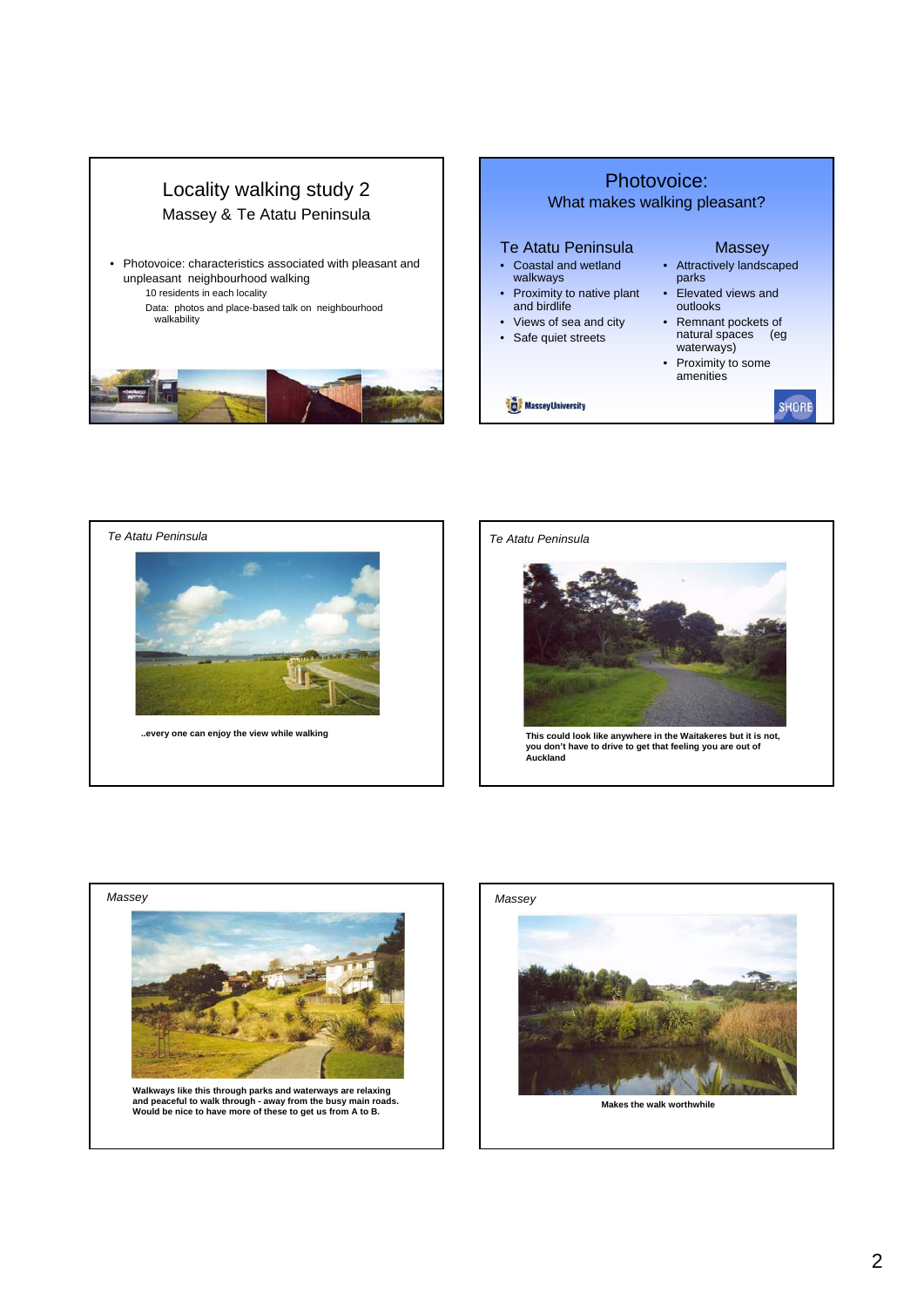| Access to nature                                                                                                                                                                                                                                                                                                                               | Photovoice:<br>What makes walking unpleasant?                                                                                                                                                                                                                                                                          |
|------------------------------------------------------------------------------------------------------------------------------------------------------------------------------------------------------------------------------------------------------------------------------------------------------------------------------------------------|------------------------------------------------------------------------------------------------------------------------------------------------------------------------------------------------------------------------------------------------------------------------------------------------------------------------|
| 'I like seeing nature, like this park beside us here there's<br>lots of ducks in it sometimes. In the middle of all these<br>houses, there's ducks So you think oh it's not so<br>poisonous and yucky around here after all. There's<br>actually animals that are alive and no one is feeding<br>them, so they're living off nature, you know' | Te Atatu Peninsula<br>Massey<br>Main road traffic volumes<br>Unsafe footpaths and<br>and footpath safety<br>roads<br>Areas in need of<br>• Physical barriers to walking<br>$\bullet$<br>maintenance<br>• Obscured park<br>• Graffiti/vandalism<br>entranceways<br>• Rubbish/safety<br>• Graffiti/vandalism<br>• Pylons |
| <b>Massev University</b>                                                                                                                                                                                                                                                                                                                       | <b>Massey University</b>                                                                                                                                                                                                                                                                                               |







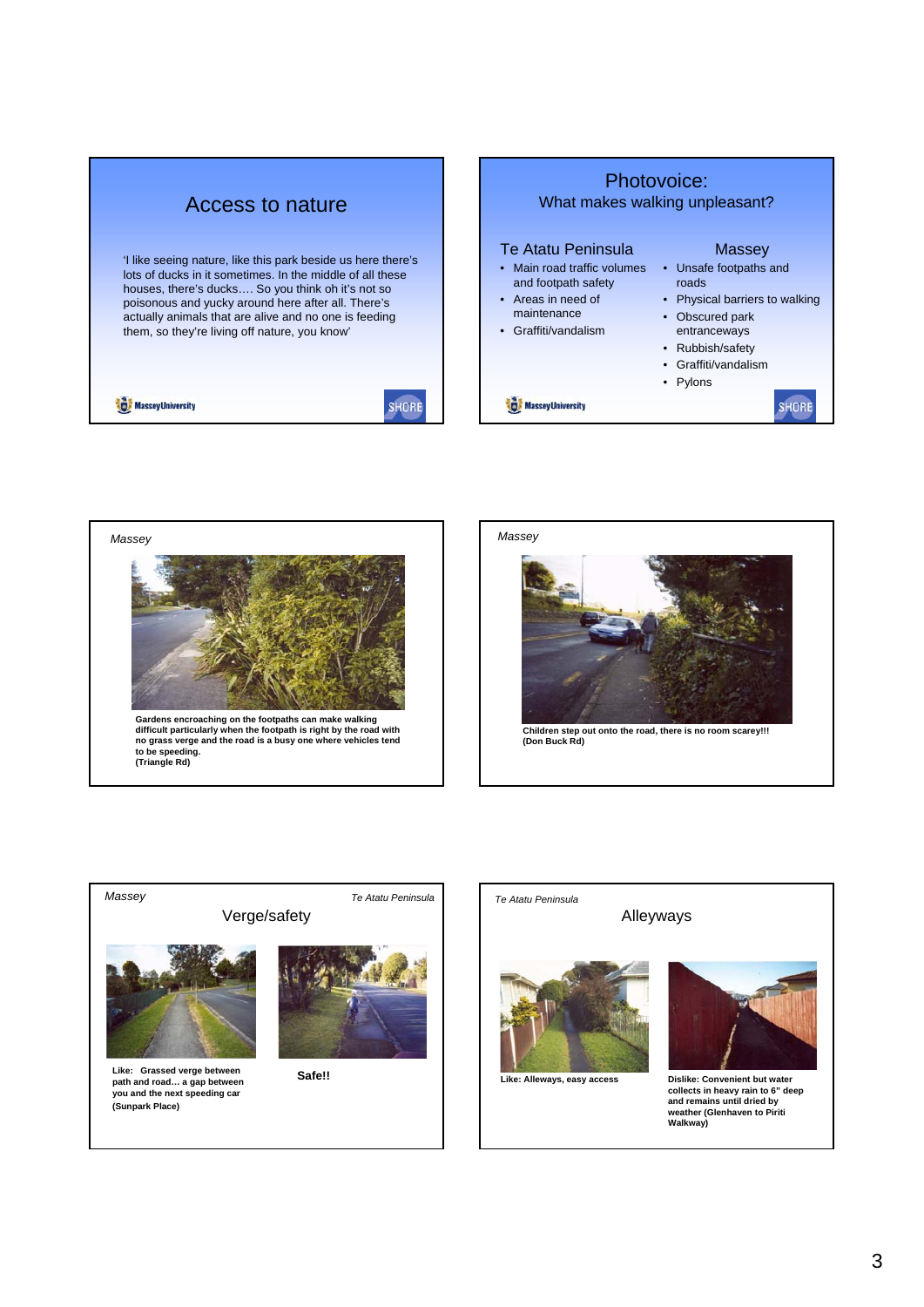## *Massey*

## Park and walkway entrances





**When approaching walkways I will sometimes feel anxious about who might be hiding in there – especially when the entrance is overgrown like this one (Lanham Lane to Triangle Park)**

**Local park entrance: not inviting at all, quite scary, no signage, not obvious**





## Gullies – barriers to access



**I can see the park from Rita's house but it's 700m to walk there because there's no access across the creek**



**Can't get to these houses unless I walk about 800m round the creek**